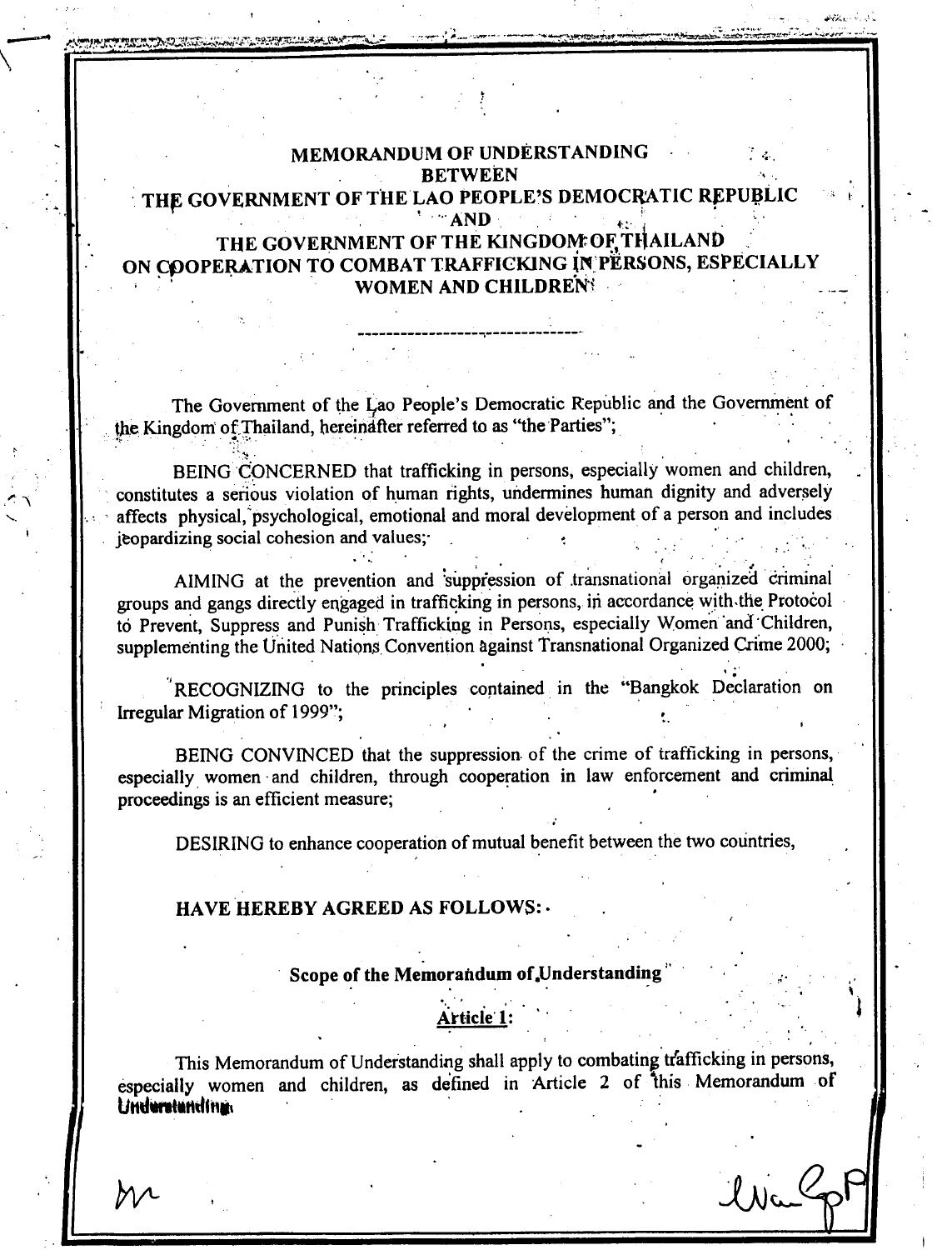#### **Definition**

# rticle 2

For the operational purpose of this Memorandum of Understanding:

a) " Trafficking in persons " shall mean the recruitment, transportation, transfer, harbouring or receipt of persons, by means of threat, use of force, or other forms of coercion, of abduction, of fraud, of deception, of the abuse of power or of a position of vulnerability or of the giving or receiving of payments or benefits to achieve the consent of a person having control over another person, for the purpose of exploitation. Exploitation shall include the exploitation of others through prostitution or other forms of sexual exploitation, forced labour or service, slavery or practices similar to slavery, servitude or the removal of organs:

b)." Children " shall mean persons under eighteen years of age, unless the laws of the Parties stipulate otherwise.

#### **Preventive Measures**

## Article 3

The Parties shall improve their legislation as may be necessary and take appropriate measures to ensure the implementation of its laws and the exercise of their national jurisdictions in conformity with the Universal Declarations or International Conventions to which the Parties have acceded to.

## rticle 4

The Parties shall provide educational and vocational training programines for women and children in order to create employment opportunities and reduce the risks of their being trafficked.

## **Article 5**

The Parties shall make their best efforts to take measures to prevent trafficking in persons, especially women and children, by providing educational and vocational training programmes and improved social services, such as employment, income generation and health care for women and children, who are vulnerable to trafficking, and disseminating to the public information regarding the risk factors that lead to trafficking in women and children.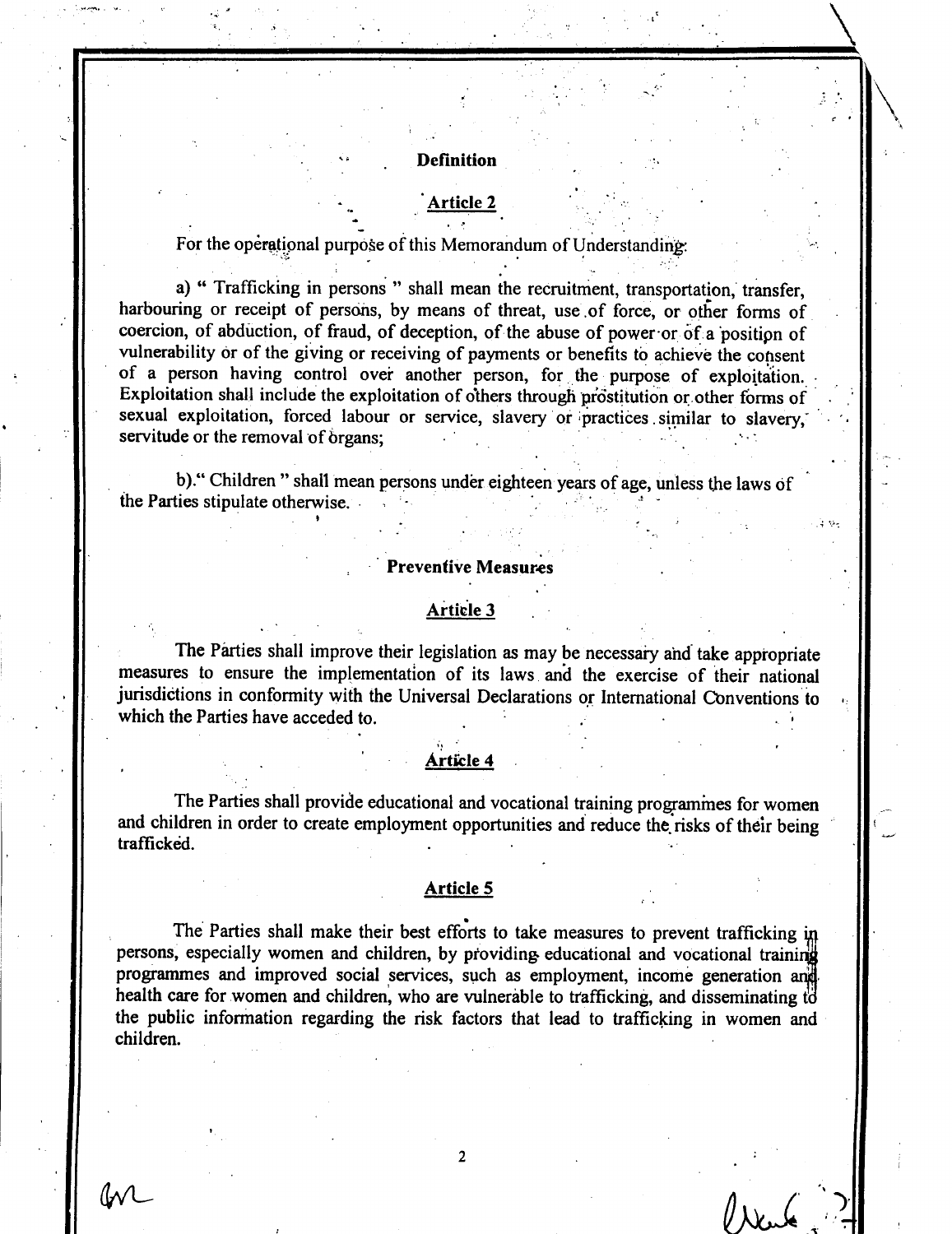## Protection of Victims of Trafficking in Persons, especially Women and Children

## Article 6

The victims, especially women and children, shall receive fustice and legal protection while awaiting the completion of the procedures for their official repatriation. The concerned institutions of the Parties shall provide temporary housing and appropriate protection to the victims in accordance with the policies of each country.

## Article 7

The Parties shall take appropriate measures against traffickers in cases relating to trafficking in persons in accordance with national law of each country and provide due and just legal assistance to the victims, especially women and children.

#### **Article 8**

The government agencies concerned shall cooperate with other organizations to provide legal assistance, health care and take other necessary measures to protect the victims, especially women and children and their families in an appropriate manner.

## Cooperation in Suppression of Trafficking in Women and Children

#### Article 9

The Parties' institutions responsible for law enforcement of both countries, in particular in the border areas shall closely cooperate with one another to discover trafficking in persons, especially women and children, both within the territory and across border.

## Article 10

The Parties shall individually or jointly provide training programmes for their concerned agencies to enhance their capacity for implementing the laws in force, for the investigation and prosecution of offenders and the protection in the cases relating to trafficking in persons, especially of women and children.

#### Article 11

(a) The Parties shall promote bilateral cooperation in order to combat and prevent trafficking in persons, such as the prosecution of transnational traffickers, extradition, mutual assistance in criminal matters; and

(b) The Parties shall afford one another the widest mutual legal assistance in prosecution in relation to trafficking in women and children in accordance with exist agreements signed by the government of the two countries.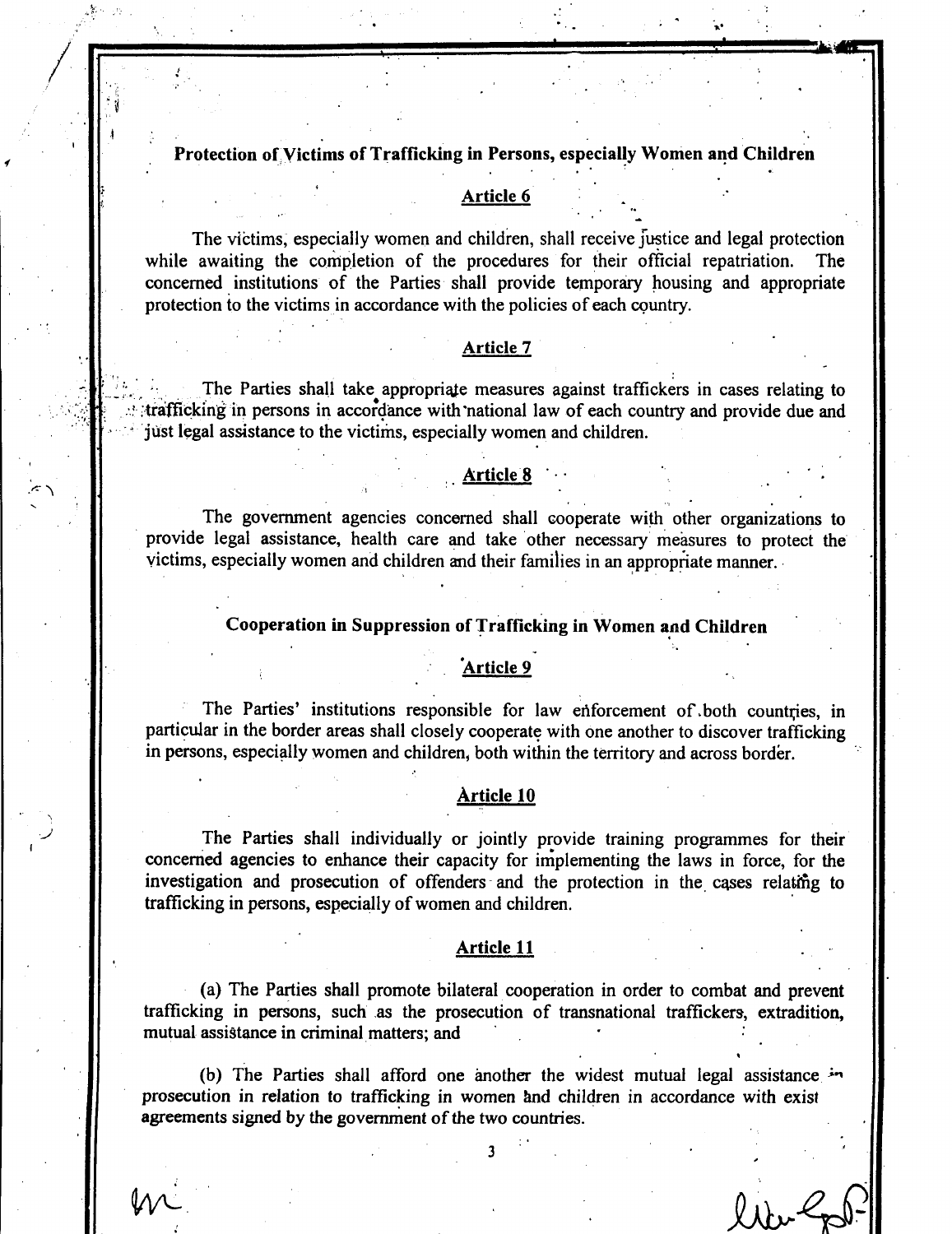# Article 12

The concerned agencies of the two countries shall cooperate in compiling and exchanging data and information and collecting of evidence relating to trafficking in persons, such as routes, places, networks, means and methods of trafficking in persons. including the personal records of the traffickers.

## **Article 13**

The concerned agencies of the two countries shall formulate plans for protection to ensure the safety of victims, especially women and children and witnesses as appropriate from acts of revenge or threats during the conduct of and/or after the conclusion of legal proceedings.

## Repatriation

#### <u>Article 14</u>

(a) In executing the repatriation of the victims, especially women and children, each Party shall inform in advance the names of and data and information relating to the. victims to the other Party through diplomatic channels for the purpose of arranging the return and acceptance of the victims, especially women and children, as mutually agreed upon by the Parties in accordance with the provisions of this Memorandum of Understanding.

(b) The victims, especially women and children, must have been registered or have their domiciles or residence in the accepting country or are certified as residents thereof by the local authorities of the latter. .

#### Article 15

(a) The Parties shall assign a government agency, which has relevant responsibilities, to be a focal point for the purpose of executing the return and acceptance of the victims, especially women and children;

(b) The focal point shall have the following responsibilities:

- 1) arranging the return and acceptance of the victims, especially women and children:
- 2) executing the return and acceptance of the victims, especially wome and children according to predetermined schedules;
- 3) ensuring the safety of the victims, especially women and children in the execution of their return and acceptance;
- 4) monitoring of trafficking in persons, especially women and children;
- 5) establishment of information networks for the purpose of monitoring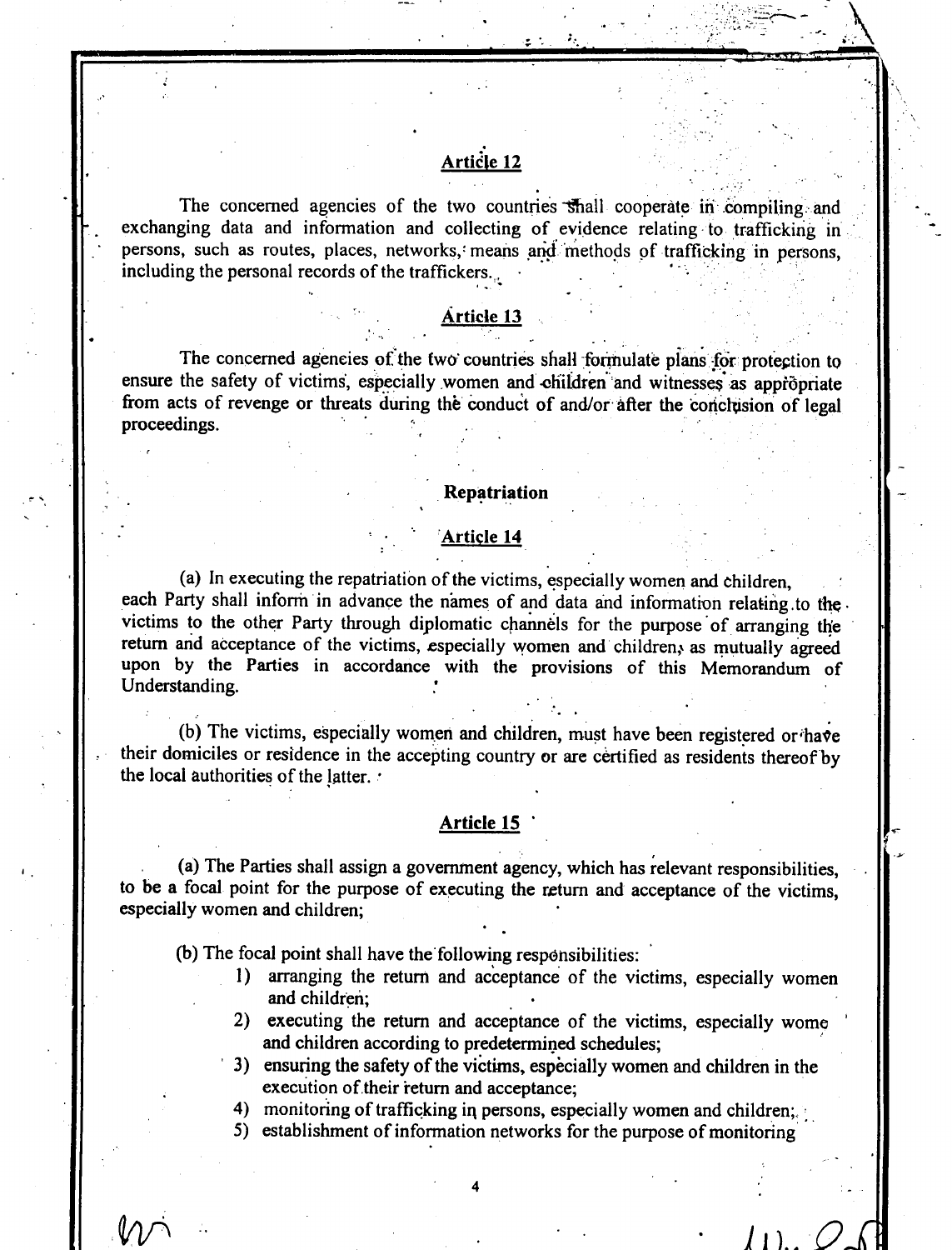works concerning trafficking in persons, especially women and children. law enforcement agencies, national and international between organizations dealing with the protection of victims, especially women and children and relevant organizations.

## **Reintegration into Society**

#### **Article 16**

The Parties shall undertake every measure to help the victims, especially women and children to safely and efficiently reintegrate themselves into society and their families in order that their dignity, freedom, and self-esteem are restored.

#### **Article 17**

The Parties shall create vocational training programmes, including training in life skills to increase the opportunities for alternative ways of leading their life and their efficient reintegration into society, awareness-raising programmes for the officials whose functions are concerned with the development of the victims, especially women and children.

#### **Joint Action**

#### **Article 18**

(a) The Parties shall establish a joint working group for joint operations, drawn from relevant government agencies and organizations dealing with combating trafficking in persons.

(b) The joint working group shall hold ordinary  $\dot{\sigma}$  extraordinary meetings as the need arises.

(c) The joint working group shall have the following functions:

- 1) Planning of joint action and implementation of the provisions of the Memorandum of Understanding;
- 2) Taking joint action to combat trafficking in persons especially women and children:
- 3) Coordinating with other relevant organizations in drawing up strategic plans, guidelines and necessary frameworks in combating trafficking in persons, especially women and children, in accordance with the provisions of this Memorandum of Understanding;

4) Evaluating the joint works of the Parties and regularly reporting the outcomes to the agencies concerned of the Party;

5) Making proposals for enhance mutual cooperation between the Parties in combating trafficking in personally women and children; and